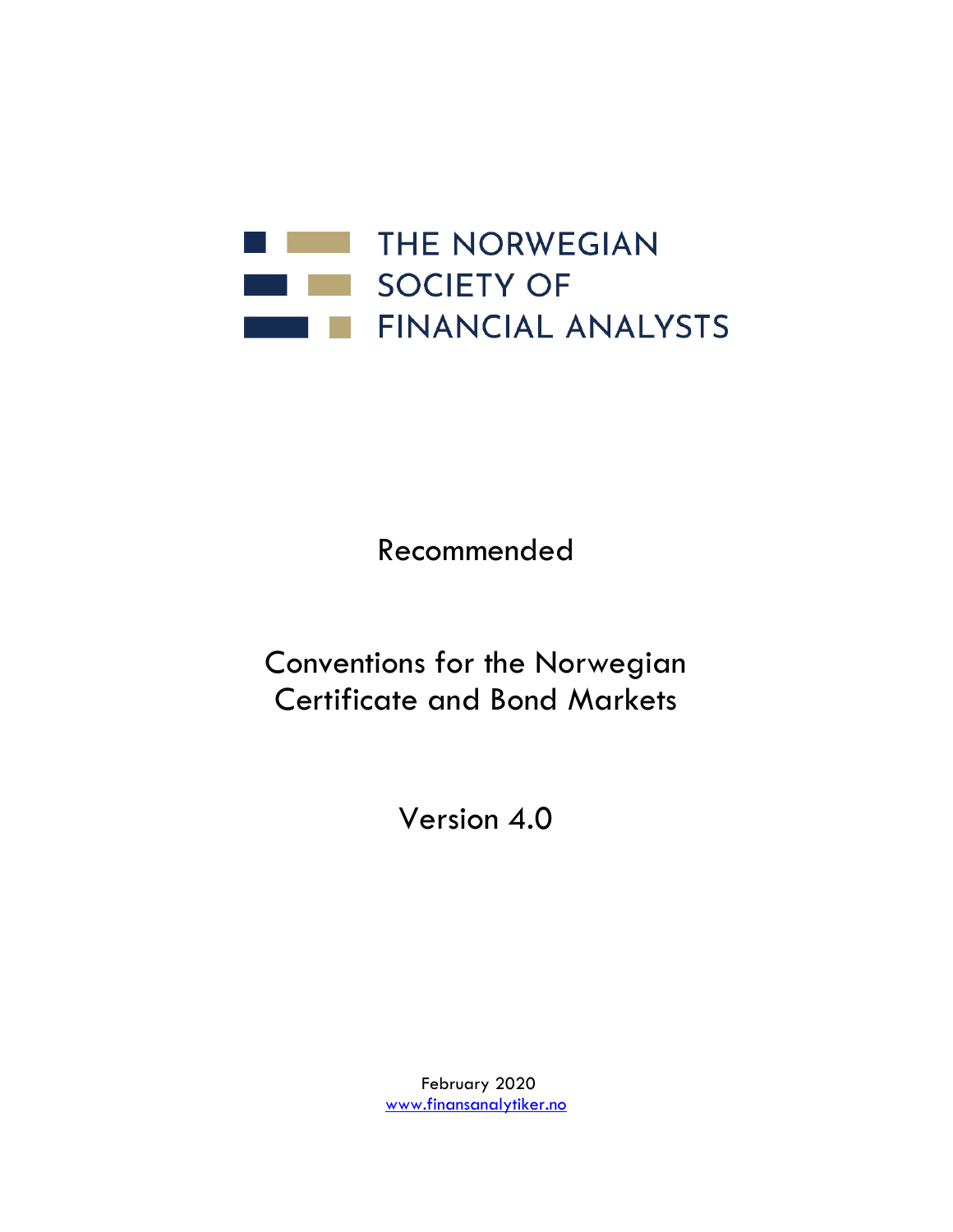

## **Preface**

The NFF's Bond Committee has compiled *Recommended Conventions for the Norwegian Certificate and Bond Markets*. The aim has been to establish and maintain a set of guidelines for fixed income trading conventions in Norway. The first version of this document was compiled in 2001 and has thereafter been amended. Please see change log. This document will be available to the market in general, and will be published on NFF's web pages – [www.finansanalytiker.no.](http://www.finansanalytiker.no/)

The NFF's Bond Committee consists of:

Christian Heggen, DnB, chairman Nils Gunnar Baumann, Kommunalbanken Maria Granlund, Alfred Berg Kapitalforvaltning Hege Huse, Folketrygdfondet Anders Høyem, Pareto Securities Jacob Børs Lind, Danske Capital Phillip Oksnes, KLP Bodil Cathrine Østby, Oslo Børs

Atle Sigmundstad, Pareto Securities, and Odd Weidel, Nordea Markets, have compiled and written the first version this document.

The Norwegian Society of Financial Analysts Oslo, February 2020

*Alexandra H. Larsen and Karl Johan Haarberg are responsible for the English version of the first version of this document.*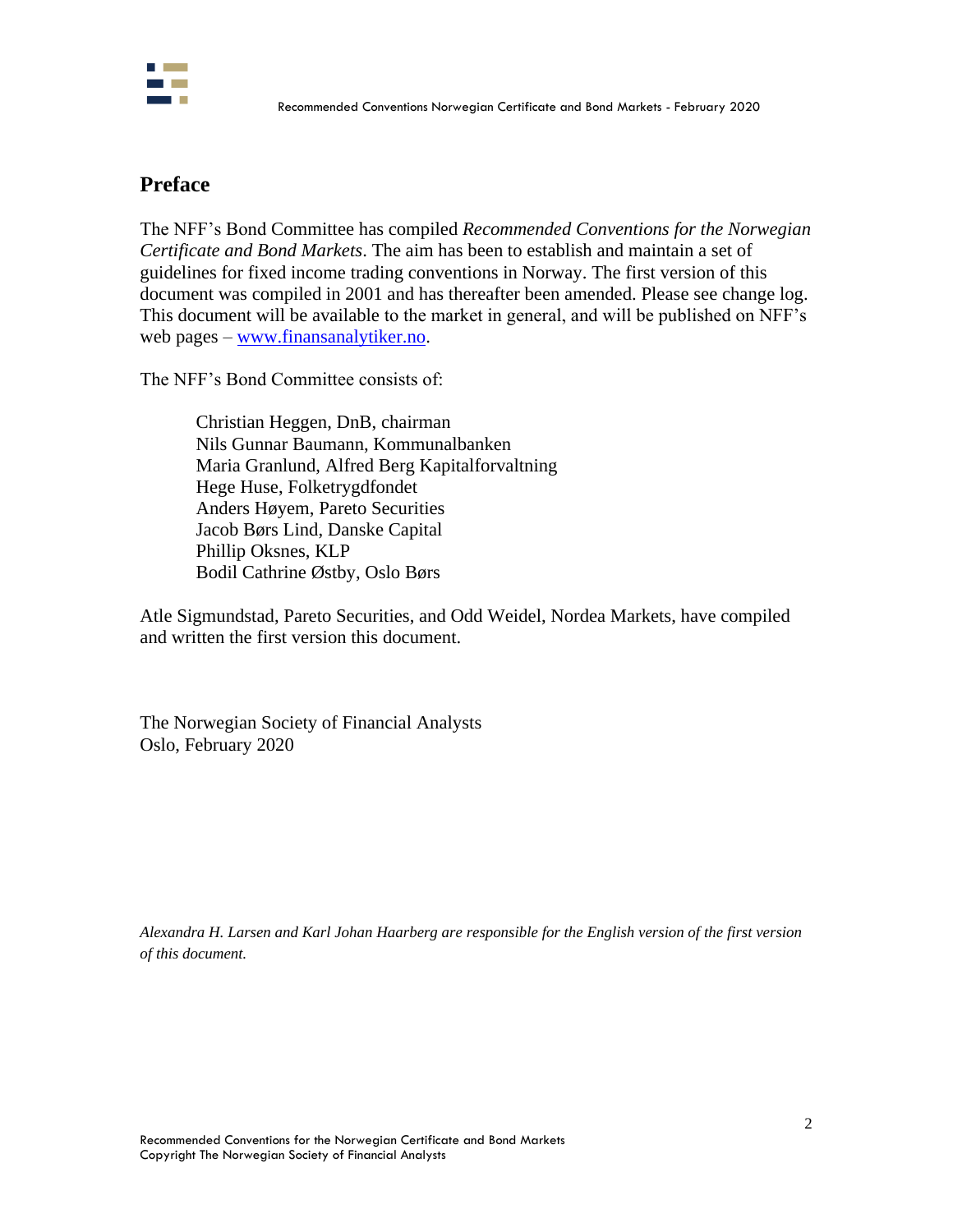

# **Table of contents**

| 2.2.2 Yields on amortisation issues where the next capital repayment is known and . 8 |  |
|---------------------------------------------------------------------------------------|--|
|                                                                                       |  |
|                                                                                       |  |
|                                                                                       |  |
| 2.4 Formula for calculating bond prices for bonds having fixed coupon rates 8         |  |
| 2.8 Treatment of coupons that theoretically are paid on non-banking days  14          |  |
|                                                                                       |  |
|                                                                                       |  |
|                                                                                       |  |
|                                                                                       |  |
|                                                                                       |  |
|                                                                                       |  |
|                                                                                       |  |
|                                                                                       |  |
|                                                                                       |  |
|                                                                                       |  |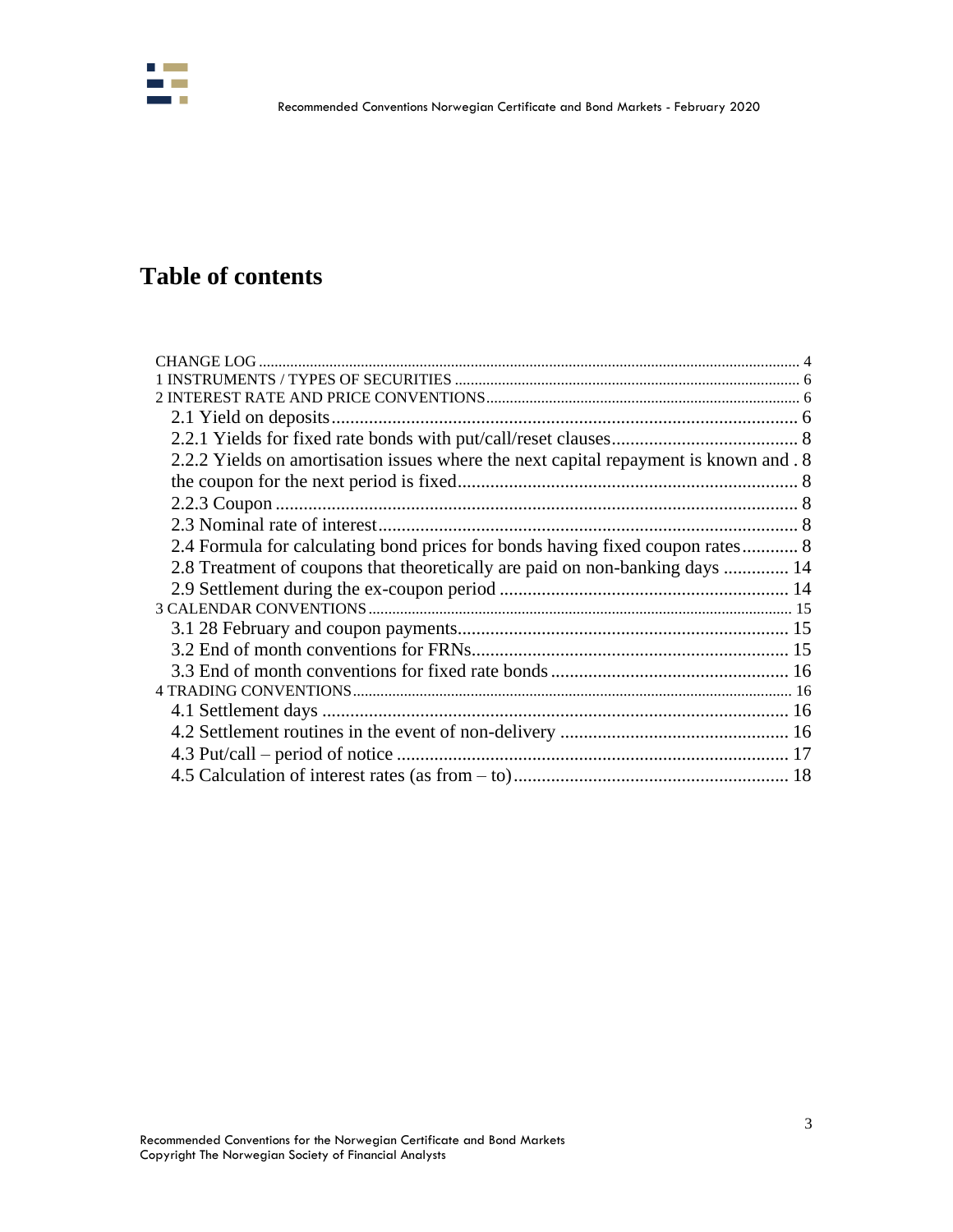

# <span id="page-3-0"></span>**CHANGE LOG**

| <b>Date</b>                   | <b>Version number</b> | <b>Chapter</b> | <b>Amendment</b>                                                                                                                                                                                                    |
|-------------------------------|-----------------------|----------------|---------------------------------------------------------------------------------------------------------------------------------------------------------------------------------------------------------------------|
| February 2001                 |                       |                | Initial version of this                                                                                                                                                                                             |
|                               |                       |                | document                                                                                                                                                                                                            |
| 18 <sup>th</sup> May 2015     | 3.0                   | 2.6 and 2.9    | Amended description<br>$\bullet$<br>of ex-coupon period<br>according to new<br>convention<br>implemented for bonds<br>having coupon date as<br>of 2 <sup>nd</sup> April 2015 and<br>which are registered in<br>VPS. |
|                               |                       | 4.1            | Amended to reflect<br>$\bullet$<br>introduction of<br>settlement cycle of $T+2$<br>for bonds.<br>Amended last possible<br>٠<br>settlement date before<br>maturity                                                   |
|                               |                       | 4.3            | Clarified that banking<br>$\bullet$<br>days are also used for<br>FRNs.                                                                                                                                              |
|                               |                       | 4.4            | Updated description of<br>$\bullet$<br>allocation of tickers for<br>listed bonds.                                                                                                                                   |
| 28 <sup>th</sup> January 2020 | 4.0                   | 2.4            | Clarification in<br>$\bullet$<br>headline that the<br>description applies to<br>fixed rate bonds                                                                                                                    |
|                               |                       | 2.4            | Added description of<br>٠<br>the convention for<br>yield calculation for<br>trades having<br>settlement date up to<br>and including<br>settlement date for<br>payment of the initial<br>issue                       |
|                               |                       | 2.4            | Added description that<br>future coupon periods                                                                                                                                                                     |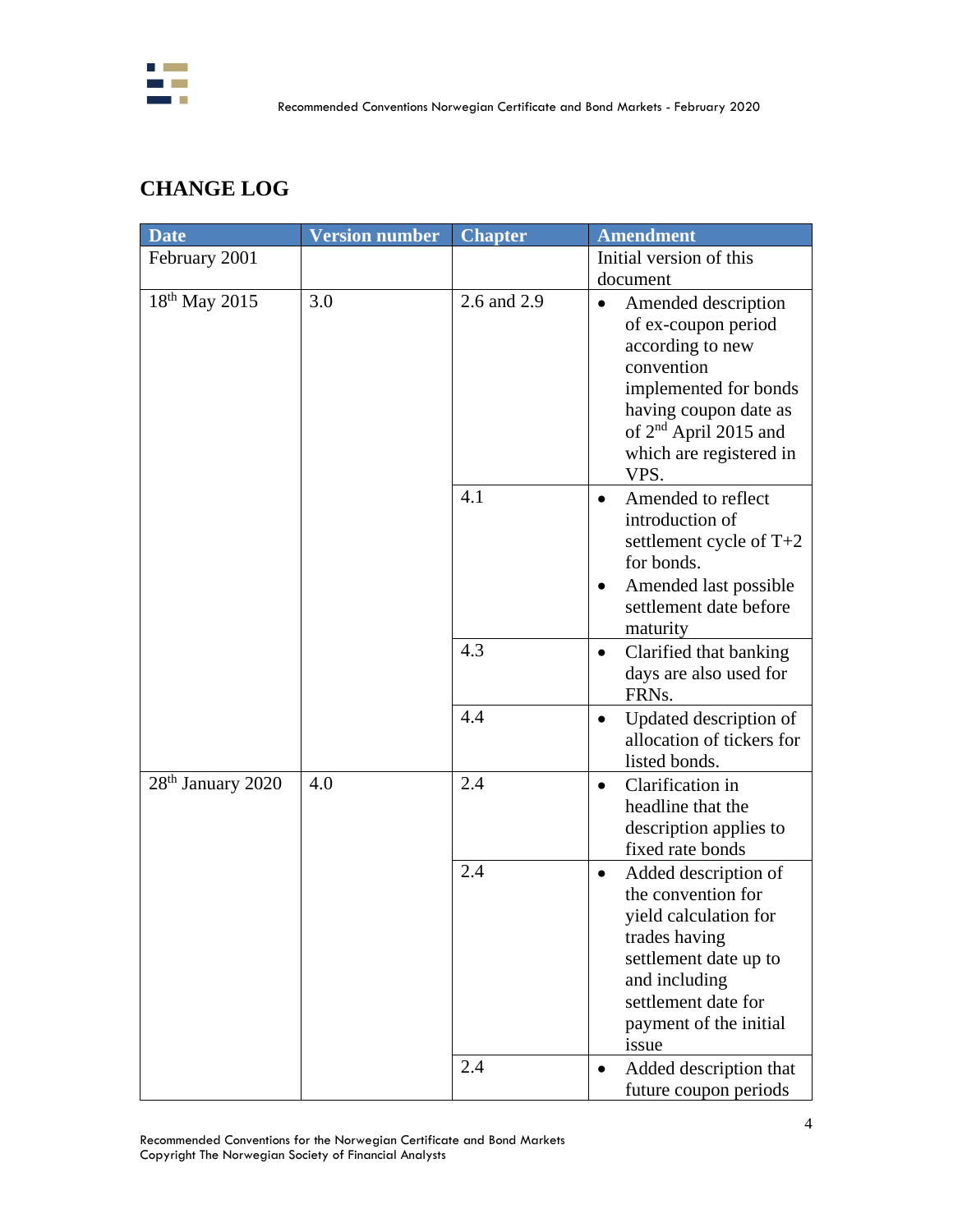

#### Recommended Conventions Norwegian Certificate and Bond Markets - February 2020

|     | are calculated using<br>day count convention<br>30E/360 for fixed rate<br>bonds |
|-----|---------------------------------------------------------------------------------|
| 4.4 | Description of<br>ticker/trading symbols<br>updated                             |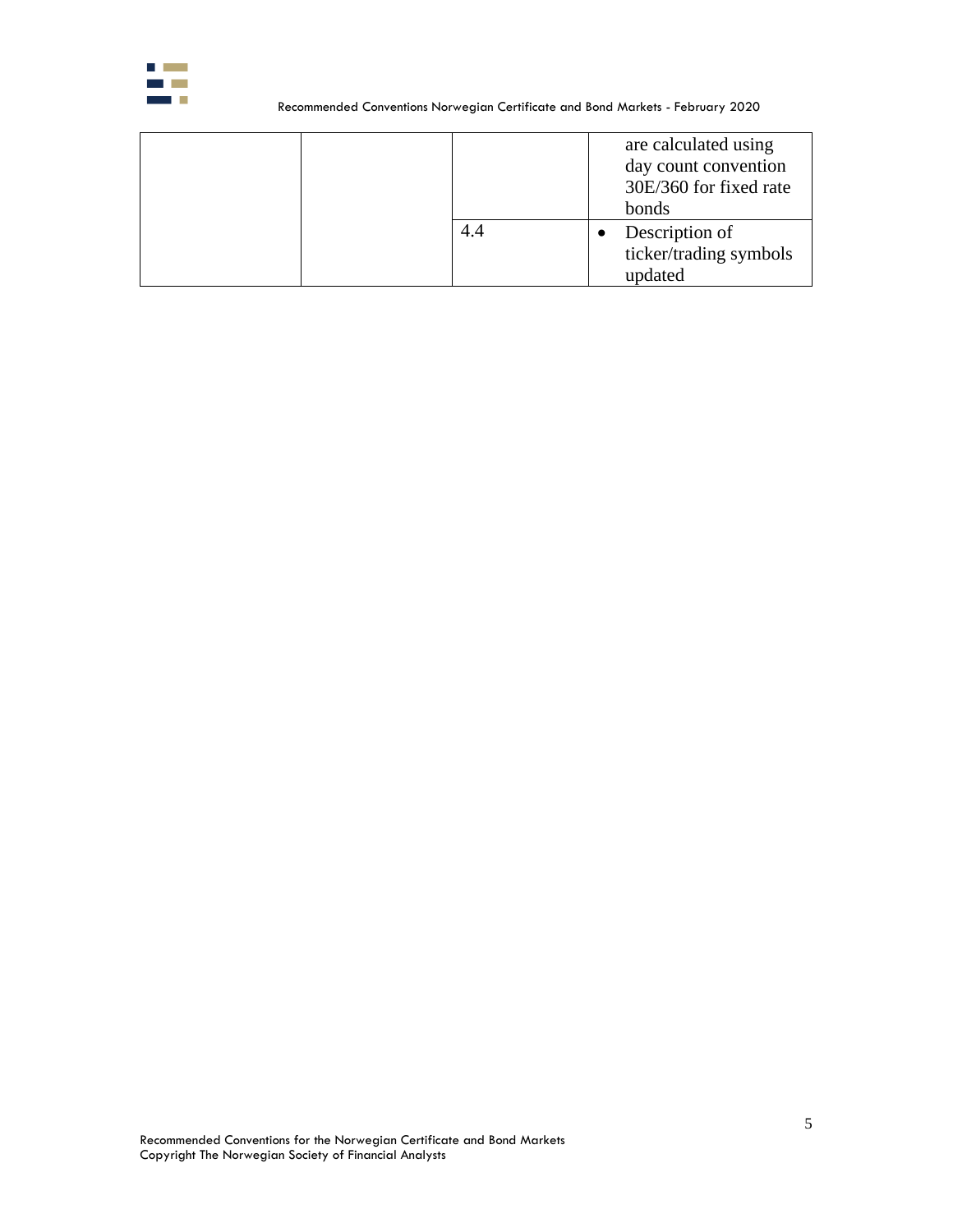

# <span id="page-5-0"></span>**1 INSTRUMENTS / TYPES OF SECURITIES**

| <b>Security</b>                                               | <b>Market quote</b>                         | <b>Yield</b><br>calculation                                 | <b>Coupon payment Accrued</b> | <b>interest</b> |
|---------------------------------------------------------------|---------------------------------------------|-------------------------------------------------------------|-------------------------------|-----------------|
| Deposits/<br>Repos                                            | Nominal annual To maturity<br>interest rate |                                                             | Actual/365                    | Actual/365      |
| Unlisted<br>Certificates                                      | Nominal annual To maturity<br>interest rate |                                                             | Actual/365                    | Actual/365      |
| <b>Listed Private</b><br>Certificates                         | Price or<br>nominal annual<br>interest rate | To maturity                                                 | Actual/365                    | Actual/365      |
| <b>Listed Treasury</b><br><b>Bills</b>                        | Price or annual<br>yield                    | To maturity                                                 | Zero coupon                   | Zero coupon     |
| <b>Bonds</b><br>(maturity/interest)<br>reset date $<$ 1 year) | Price or<br>nominal annual<br>interest rate | To maturity or<br>next interest<br>reset date               | 30/360<br>(not modified)      | Actual/365      |
| Floating Rate Notes Price or spread<br>(FRNs)                 | to NIBOR                                    | To maturity or<br>possible call/put<br>dates                | Actual/360<br>(modified)      | Actual/360      |
| <b>Bonds</b><br>(maturity > 1 year)                           | Price or annual<br>yield                    | Term to maturity $30/360$<br>or next interest<br>reset date | (not modified)                | Actual/365      |

- Not modified, i.e. the coupon date is not adjusted (moved) even though the date is a non-banking day. Coupon payment is made on the first subsequent banking day. (See section 2.8.)
- Modified, i.e. the coupon payment date has to be a banking day, and this should be made clear in the terms of the issue/indenture. Coupon payment is due on that day. (See section 2.8.)

# <span id="page-5-1"></span>**2 INTEREST RATE AND PRICE CONVENTIONS**

## <span id="page-5-2"></span>**2.1 Yield on deposits**

The yield is the annualised, capitalised return on an investment in a given period.

In Norway, the yield on deposits with a term less than 12 months is calculated according to the following formula: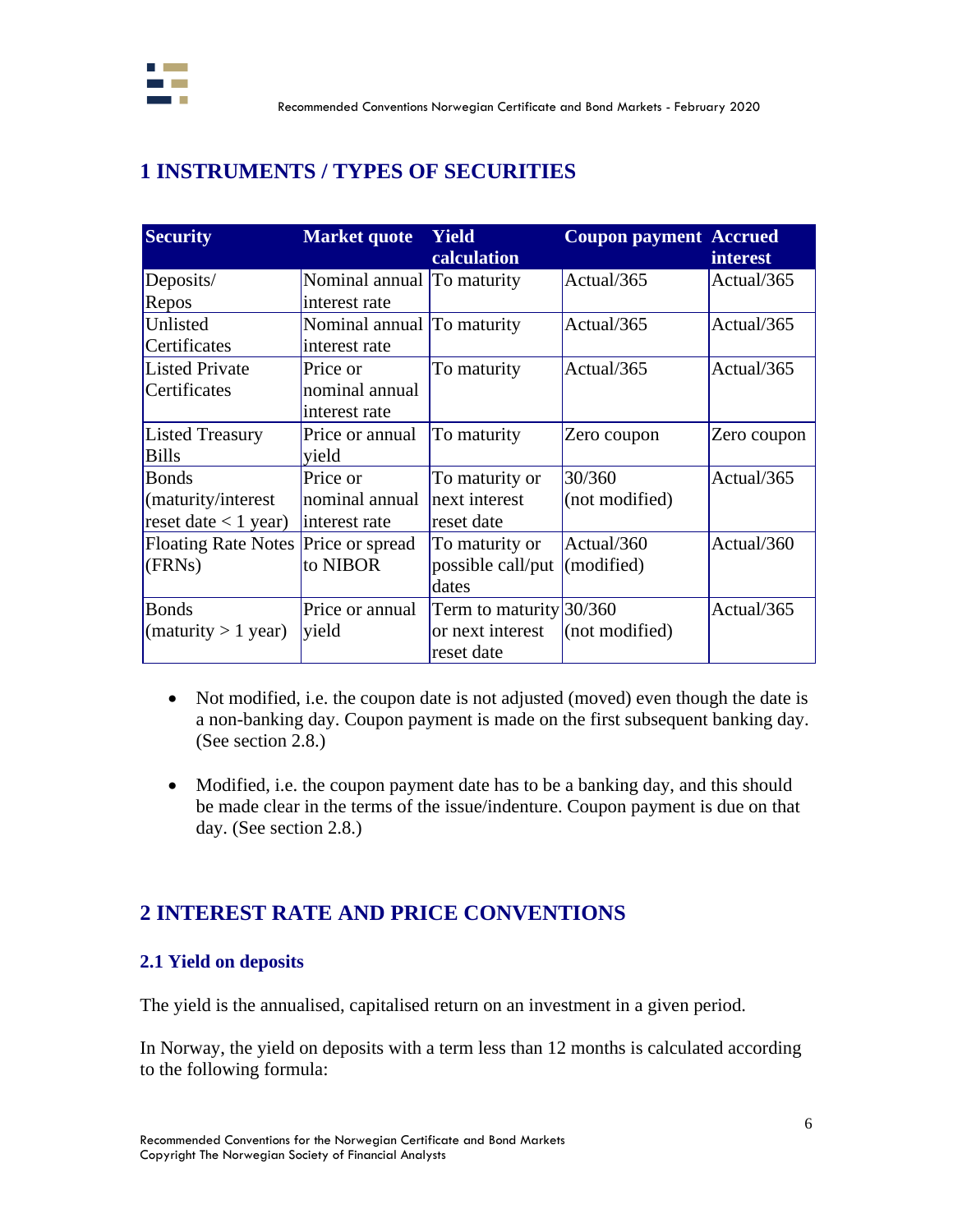

$$
Yield = \left(\left(1 + \frac{\frac{r_{nom}}{100}}{n}\right)^n - 1\right) \cdot 100
$$

where:

 $r_{\text{nom}}$  = coupon interest n = number of periods per year

## Example:

A nominal interest rate of 9% p.a. with semi-annual payments gives:

 $((1+0.09/2)^2-1)*(100 = 9.2025\%$ 

Implied assumptions in the above example:

The principal amount and the accrued interest are reinvested at the same nominal rate of interest, throughout the investment period.

## **2.2 Calculating bond yields**

The formula for calculating bond yields can be derived from the formula for calculating bond prices. (See section 2.4.)

For Norwegian fixed rate bonds, 30/360 (not modified) interest rate conventions apply. (It should be noted that fixed rate issues with a semi-annual coupon where 28 February and 29, 30 or 31 August are coupon dates, will not comprise terms of 180 days.)

Definition:

Interest is calculated on the basis of a 360-day year, comprising 12 months each of 30 days, with the exception of periods where:

a) the last day of the period is the  $31<sup>st</sup>$  calendar day, and the first day of the period is neither the  $30<sup>th</sup>$  nor the  $31<sup>st</sup>$  of the month, in which the month containing the last day of the period shall not be reduced to 30 days; or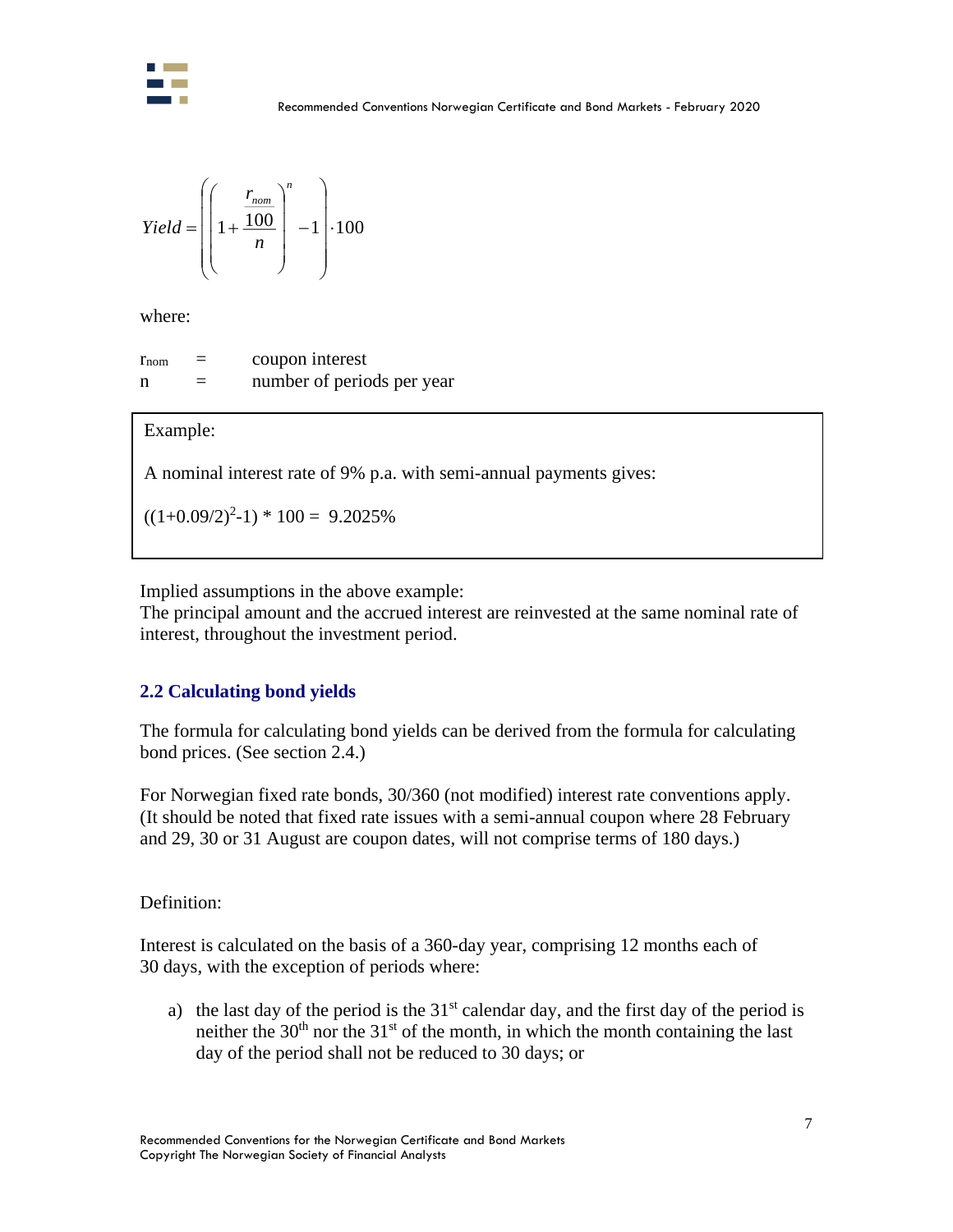

b) the last day of the period is the last calendar day in February, in which February shall not be extended to a 30-day month.

### <span id="page-7-0"></span>**2.2.1 Yields for fixed rate bonds with put/call/reset clauses**

Yield is calculated to the next put/call/interest-reset date, unless otherwise specified. (See section 2.1.2.)

## <span id="page-7-2"></span><span id="page-7-1"></span>**2.2.2 Yields on amortisation issues where the next capital repayment is known and the coupon for the next period is fixed**

For bond transactions made when the redemption has taken place, and the nominal rate of interest for the next term is fixed, yet prior to the term date, the nominal principal amount of the transaction and the yield shall be calculated excluding the repayment, unless otherwise specified.

#### <span id="page-7-3"></span>**2.2.3 Coupon**

This is the nominal rate of interest for a security. The coupon is set on the issue of a security, and applies for a specific period.

### <span id="page-7-4"></span>**2.3 Nominal rate of interest**

This is the nominal rate of interest, expressed as an annual rate, for the period in question. For example, NIBOR, a certificate rate or some other agreed interest rate defined within a 12-month horizon. For a 6-month certificate with a 6% coupon, the nominal rate of interest at the start of the certificate will be 6% at par value (100). This will also be the nominal rate of interest earned if the certificate is held to maturity. The yield will be higher. (See formula in 2.1.)

### <span id="page-7-5"></span>**2.4 Formula for calculating bond prices for bonds having fixed coupon rates**

Both listed and unlisted bonds are traded at quoted prices. The price is calculated on the basis of the transaction rate of interest, which provides the basis for calculating the amount due. This amount can be split into two components, accrued interest and capital sum. Accrued interest is not rounded off. The capital sum is calculated by multiplying the nominal amount with the price (rounded off and calculated on the basis of the total amount).

The amount paid can also be expressed as follows:

Total cost  $=$  clean price  $+$  accrued interest  $=$  present value of cash flows

The present value of cash flow (with annual payments)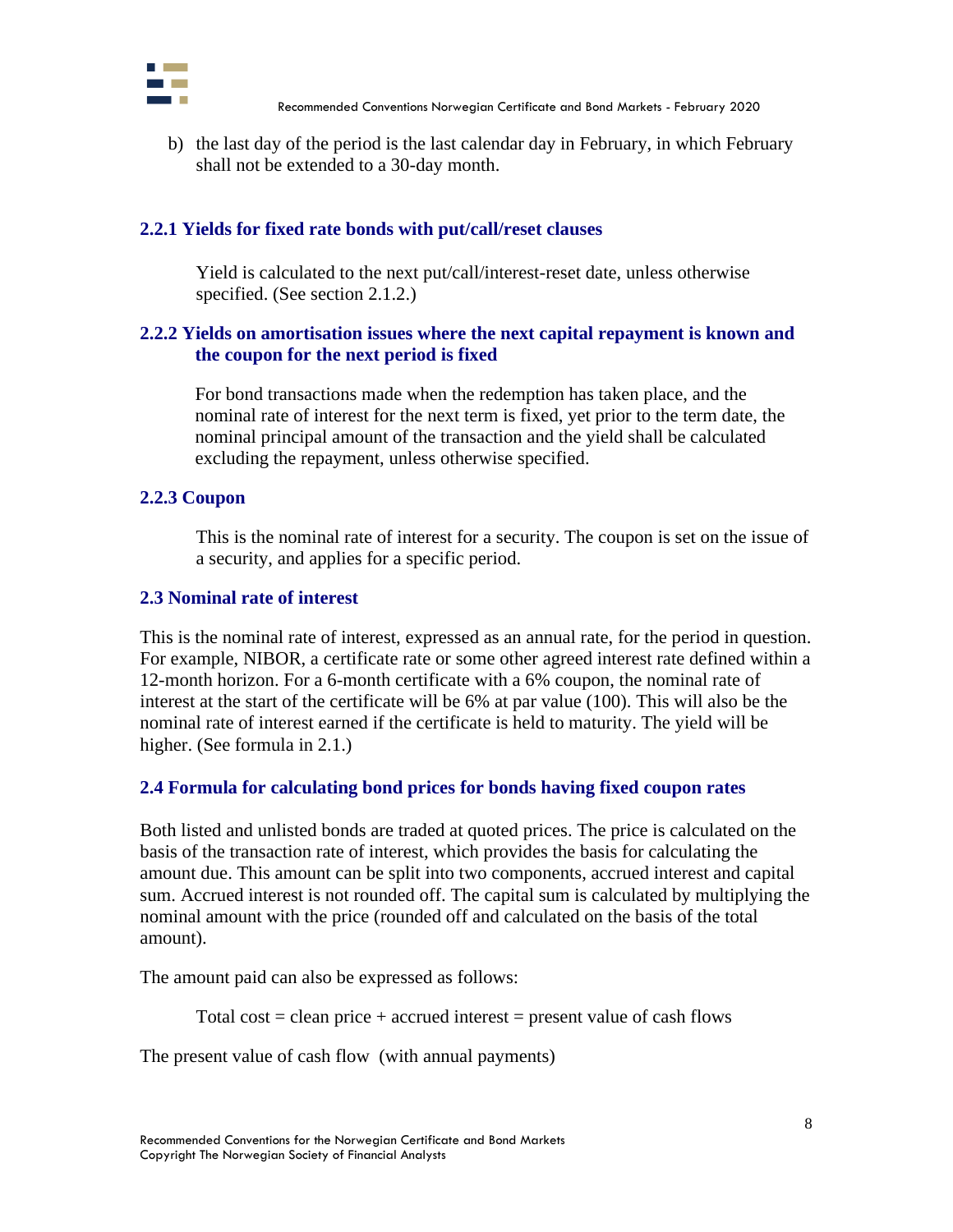

$$
K=\sum_{t=1}^n C_{t} \cdot (1+r)^{-t}
$$

$$
P = \sum_{j=1}^{n} \left( \frac{A_j}{(1+y)^{t_j}} \right)
$$

|                                                       | $K = \sum_{t=1}^{t} C_t \cdot (1+r)^{-t}$ |                         |                                                                                                                                                                                                                                                                                                                                                                                                                                                                                                                                                        |
|-------------------------------------------------------|-------------------------------------------|-------------------------|--------------------------------------------------------------------------------------------------------------------------------------------------------------------------------------------------------------------------------------------------------------------------------------------------------------------------------------------------------------------------------------------------------------------------------------------------------------------------------------------------------------------------------------------------------|
|                                                       | $C_t$ = cash flow in year t               |                         |                                                                                                                                                                                                                                                                                                                                                                                                                                                                                                                                                        |
|                                                       |                                           |                         | This gives us the following formula for price given a yield on a trade having settlement<br>date up to and including payment date for the initial issue:                                                                                                                                                                                                                                                                                                                                                                                               |
|                                                       |                                           |                         | $P = \sum_{i=1}^{n} \left( \frac{A_j}{(1+y)^{t_j}} \right)$                                                                                                                                                                                                                                                                                                                                                                                                                                                                                            |
|                                                       | $A_j$                                     | $=$                     | Cash flow on the payment date j, i.e. the total coupon<br>interest plus capital repayment                                                                                                                                                                                                                                                                                                                                                                                                                                                              |
|                                                       | j                                         | $\equiv$                | Number of this payment                                                                                                                                                                                                                                                                                                                                                                                                                                                                                                                                 |
|                                                       | tj                                        | $\equiv$                | Number of years for cash flow j calculated using day<br>count convention 30E/360                                                                                                                                                                                                                                                                                                                                                                                                                                                                       |
|                                                       | n                                         |                         | Number of remaining payments                                                                                                                                                                                                                                                                                                                                                                                                                                                                                                                           |
|                                                       | $\mathbf{P}$                              | $\equiv$                | Price as a percent of nominal value                                                                                                                                                                                                                                                                                                                                                                                                                                                                                                                    |
|                                                       | t                                         | $=$                     | Number of calendar days from settlement date to the next<br>coupon date (incl. leap years). If settlement is made on<br>the coupon date, then $t = 0$                                                                                                                                                                                                                                                                                                                                                                                                  |
|                                                       | y                                         | $\qquad \qquad =\qquad$ | Yield                                                                                                                                                                                                                                                                                                                                                                                                                                                                                                                                                  |
|                                                       |                                           |                         | With regard to bonds traded during a term, accrued interest and the 'odd' term occurring<br>at the start of the period must be taken into account. Accrued interest is calculated and<br>paid out on the basis of actual days/365. The year is then divided into equal periods<br>using day count convention 30E/360 for bonds having fixed coupon rate. This gives the<br>following formula, which applies for terms of equal length, except the first, odd period.<br>$P + I = \sum_{i=1}^{n} \frac{A_i}{(1 + v)^{\left(\frac{t}{365} + Uj\right)}}$ |
|                                                       |                                           |                         | I = Accrued interest on settlement day<br>Uj = Number of years from next coupon date to coupon date j<br>using day count convention 30E/360                                                                                                                                                                                                                                                                                                                                                                                                            |
| the Norwegian interest rate conventions.)             |                                           |                         | (N.B: the cash flows for Norwegian fixed rate bonds are discounted in accordance with                                                                                                                                                                                                                                                                                                                                                                                                                                                                  |
| Copyright The Norwegian Society of Financial Analysts |                                           |                         | Recommended Conventions for the Norwegian Certificate and Bond Markets                                                                                                                                                                                                                                                                                                                                                                                                                                                                                 |

$$
P + I = \sum_{j=1}^{n} \frac{A_j}{(1+y)^{\left(\frac{t}{365} + Uj\right)}}
$$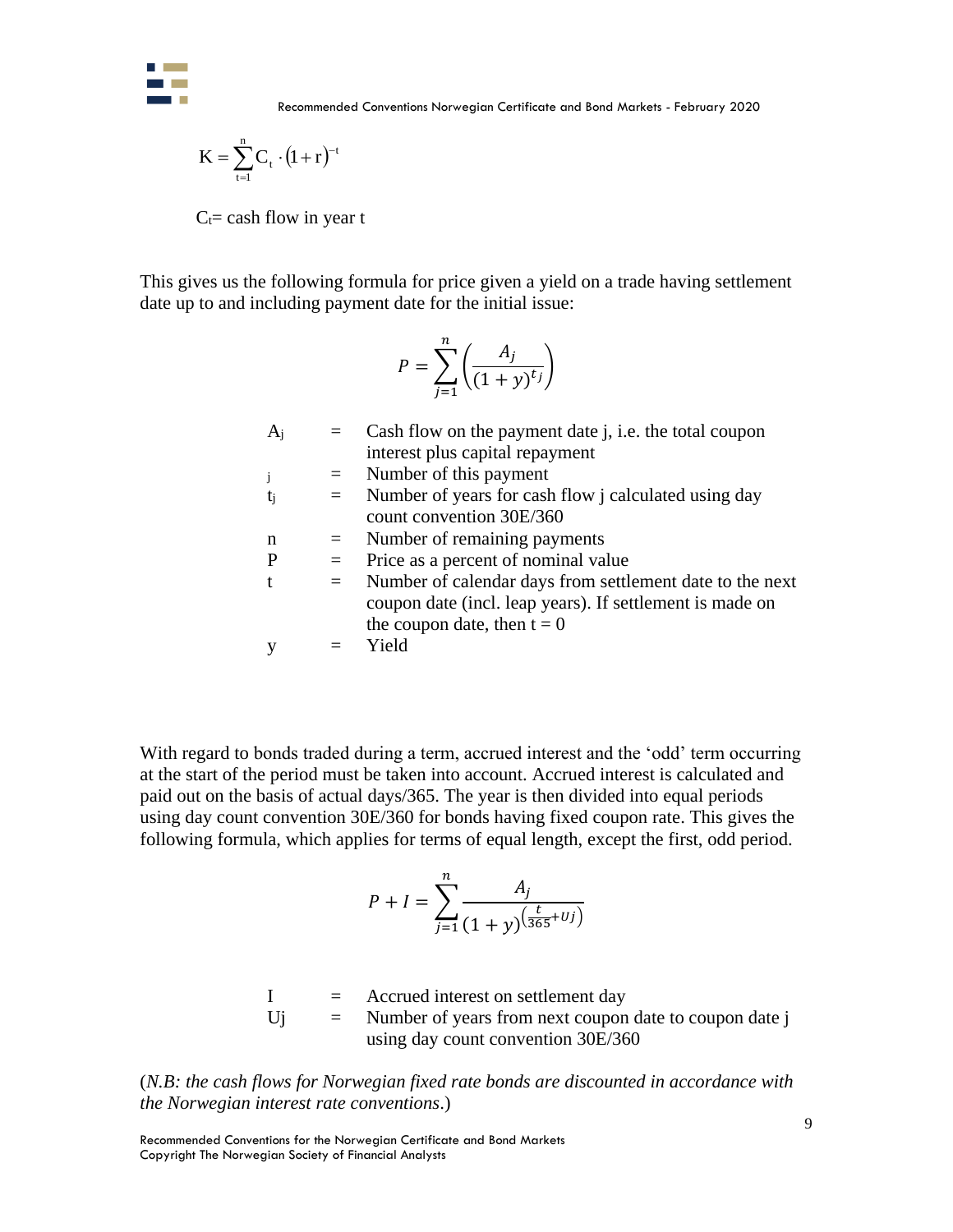

This gives us the price (P) of the bond in NOK. In order to find the clean price or rate, the price is divided by the nominal principal amount purchased.

$$
Rate = \frac{P}{Face\ value}
$$

Accrued interest is calculated as follows (in this case for fixed rate loans):

365  $I = C \cdot \frac{t}{\sqrt{1-t^2}}$  (365 is also used in leap years)

where:

| $\mathsf{C}^{\mathsf{I}}$ | $=$ | annual coupon rate in per cent                                |
|---------------------------|-----|---------------------------------------------------------------|
|                           | $=$ | actual number of calendar days (incl. leap years) between     |
|                           |     | settlement date and previous coupon payment (Also see section |
|                           |     | 2.6.                                                          |

## **Example 1. Calculating bond prices**

Coupon

\n
$$
= 5.50\%
$$
\nMatrix date

\n
$$
= 15 \text{ May } 2009
$$
\nSettlement date

\n
$$
= 2 \text{ June } 2000
$$
\nYield

\n
$$
= 6.175\%
$$
\nNo. days to next coupon payment

\n
$$
= 347 \left(\Rightarrow 347/365=0.95068\right)
$$
\n
$$
K = 5.5 \cdot \left(1.06175^{-0.9507}\right) + 5.5 \cdot \left(1.06175^{-1.9507}\right) + 5.5 \cdot \left(1.06175^{-2.9507}\right)
$$
\n
$$
+ 5.5 \cdot \left(1.06175^{-3.9507}\right) + 5.5 \cdot \left(1.06175^{-4.9507}\right) + 5.5 \cdot \left(1.06175^{-5.9507}\right)
$$
\n
$$
- (1 - 0.9507) \cdot 5.5
$$
\n
$$
= 16.5 \times 10.06175^{-6.9507} + 5.5 \cdot \left(1.06175^{-7.9507}\right) + 105.5 \cdot \left(1.06175^{-8.9507}\right)
$$
\n
$$
= 16.5 \times 10^{-1}
$$
\n
$$
= 16.5 \times 10^{-1}
$$
\n
$$
= 16.5 \times 10^{-1}
$$
\n
$$
= 16.5 \times 10^{-1}
$$
\n
$$
= 16.5 \times 10^{-1}
$$
\n
$$
= 16.5 \times 10^{-1}
$$
\n
$$
= 16.5 \times 10^{-1}
$$
\n
$$
= 16.5 \times 10^{-1}
$$
\n
$$
= 16.5 \times 10^{-1}
$$
\n
$$
= 16.5 \times 10^{-1}
$$
\n
$$
= 16.5 \times 10^{-1}
$$
\n
$$
= 16.5 \times 10^{-1}
$$
\n
$$
= 16.5 \times 10^{-1}
$$
\n

### **2.5 Rounding off**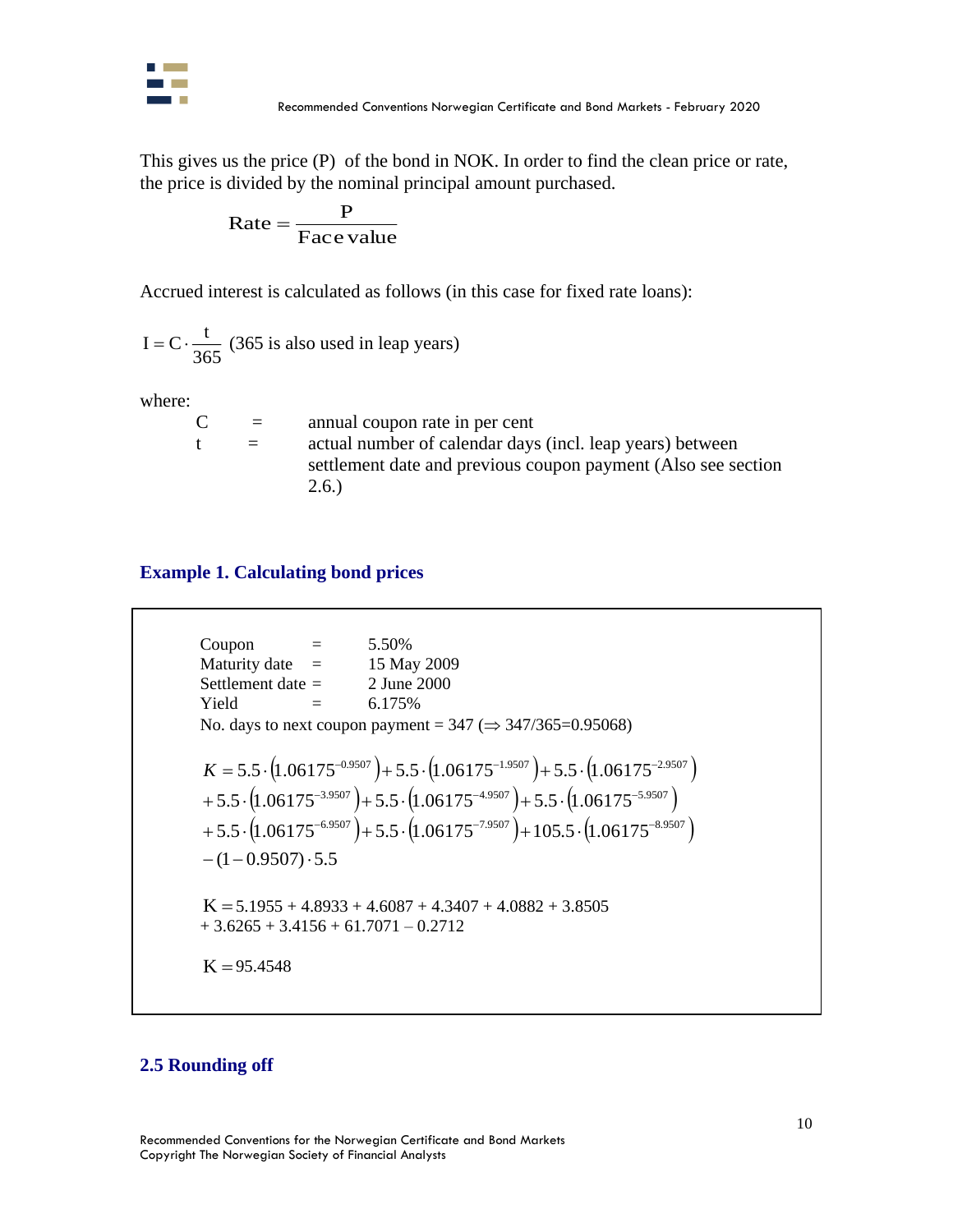

Bonds with more than 12 months to maturity are quoted to two decimal places on the Oslo Stock Exchange. Two decimals are used when converting yield to price; the price in the example above would have been converted to 95.45.

Bonds with less than 12 months to redemption and certificates are quoted to four decimal places on the Oslo Stock Exchange. Unlisted certificates quoted in terms of interest rates, are converted to prices. Four decimals are used in converting a nominal interest rate to price. The amount is rounded off to the nearest whole NOK.

## **2.6 Calculation of accrued interest for bonds (secondary market)**

Accrued interest is calculated as follows:

$$
I = C \cdot \frac{t}{365}
$$

where:

| $\mathsf{C}^{\scriptscriptstyle{-}}$ | $\equiv$ | coupon interest in per cent p.a.                                   |
|--------------------------------------|----------|--------------------------------------------------------------------|
| $t/365 =$                            |          | actual number of calendar days between the settlement date and the |
|                                      |          | previous coupon date divided by 365 (360 for FRNs)                 |

- 1. Accrued interest is to be calculated according to the number of calendar days over 365 (360) days, from and including the previous payment, alternatively settlement date for payment of the issue, up to but not including the payment date. However, see clause 5 below.
- 2. In leap years, 29 February is counted in, divided by 365.
- 3. Accrued interest at the year-end shall, for taxation purposes, be calculated on 1 January. In practice, this means at 2400 on 31 December or at 0000 on 1 January. This definition requires that 1 January is the settlement day. For periodic settlements and calculations, most models use the actual settlement day, or 31 December. As a result, accrued interest is calculated up to and including 30 December (to 31 December). In order for the system reports of this type to match with statements from the Norwegian Registry of Securities (VPS) which form the basis of calculation of wealth tax, 1 January has to be used as the settlements date. Alternatively, a separate calculation can be made for accrued interest at the yearend.
- 4. The entire coupon will be paid to the investor holding the bonds on 2 banking day prior to the payment date. This means that trades carried out in the ex-coupon period (The ex-coupon period starts 1 banking day prior to the interest payment date, confer clause 2.8.) are made on the basis of subtracting interest. Minus interest is calculated as from the settlement date until the next interest payment date, or the date on which a bond is interest bearing.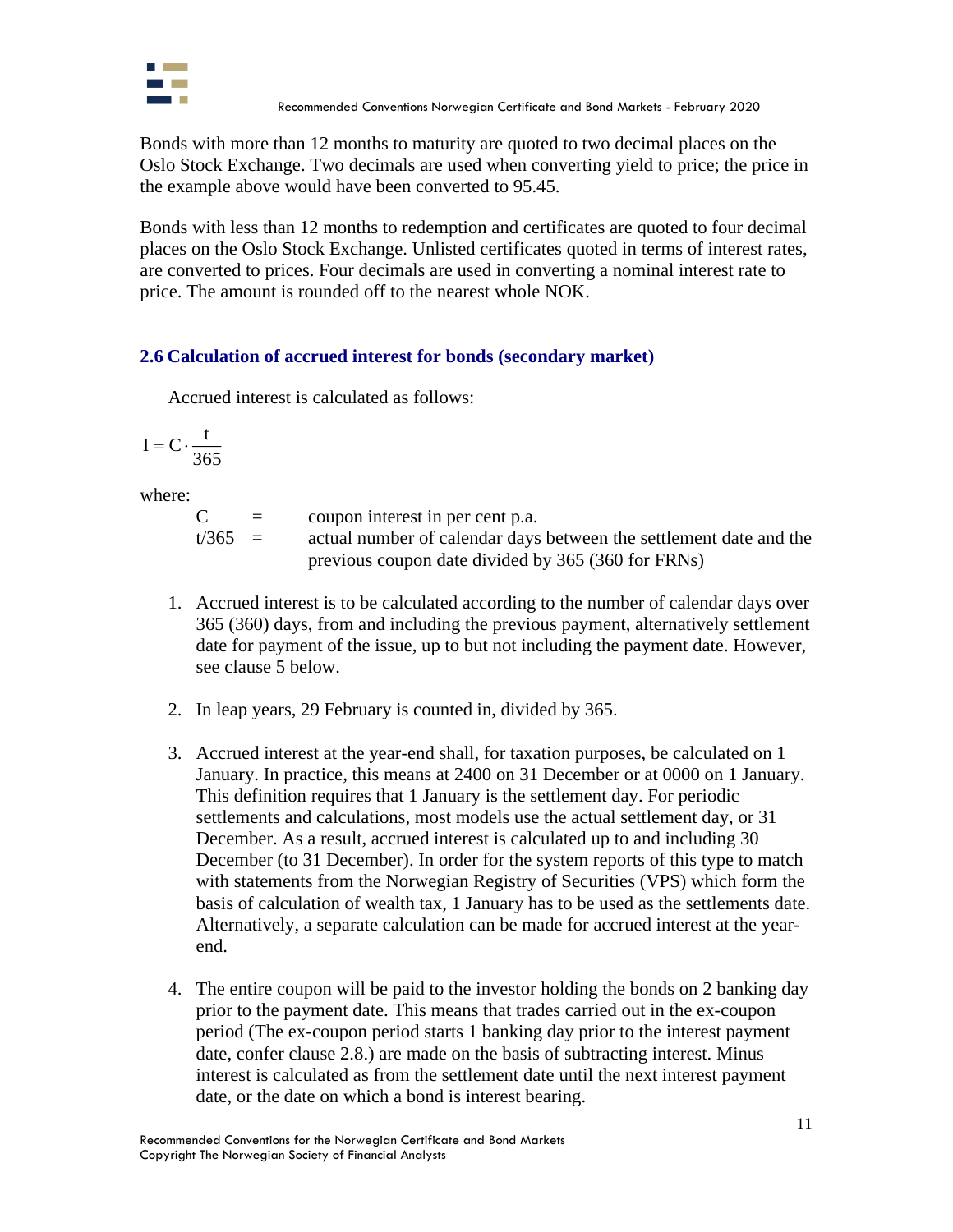

5. For FRNs ('floaters') where coupons are calculated on the basis of actual days/360, accrued interest is calculated in the same manner, using actual days/360 basis.

#### **2.7 Principles for calculating repo transactions**

The name "repo" is derived from the English phrase "repurchase agreement". A repo involves lending or borrowing a security for a given period. A spot price is agreed. Thereafter, the forward price is calculated, based on an agreed interest rate. The rate of interest at which the trade is agreed, (i.e. the repo rate), is based on the equivalent short money market rate over the same period.

### **2.7.1 Calculating repo rates**

Calculating the repurchase value of a security on a repo's maturity date, requires a series of calculations of the various cash flows that arise:

$$
Interest = \frac{D \cdot r_{\text{repo}} \cdot d}{100 \cdot 365}
$$

where:

| D               | $\equiv$ | dirty price, spot |
|-----------------|----------|-------------------|
| $r_{\rm{repo}}$ | $=$      | agreed repo rate  |
| d               | $\equiv$ | repo term in days |

This gives us the amount of interest due on the repo's maturity date. However, contract notes are based on a price, and thus we have to do the following calculation to find the price:

$$
P_r = \frac{\text{Nominal value} \cdot c \cdot d}{100 \cdot 365}
$$

where:

| $P_r$ | $=$ | accrued interest on the security during the repo period |
|-------|-----|---------------------------------------------------------|
|       |     | coupon                                                  |

Settlement interest –  $P_r =$  interest rate differential in NOK.

To determine what the interest rate difference is in basis points (bps), in relation to the nominal value of the security traded; we simply put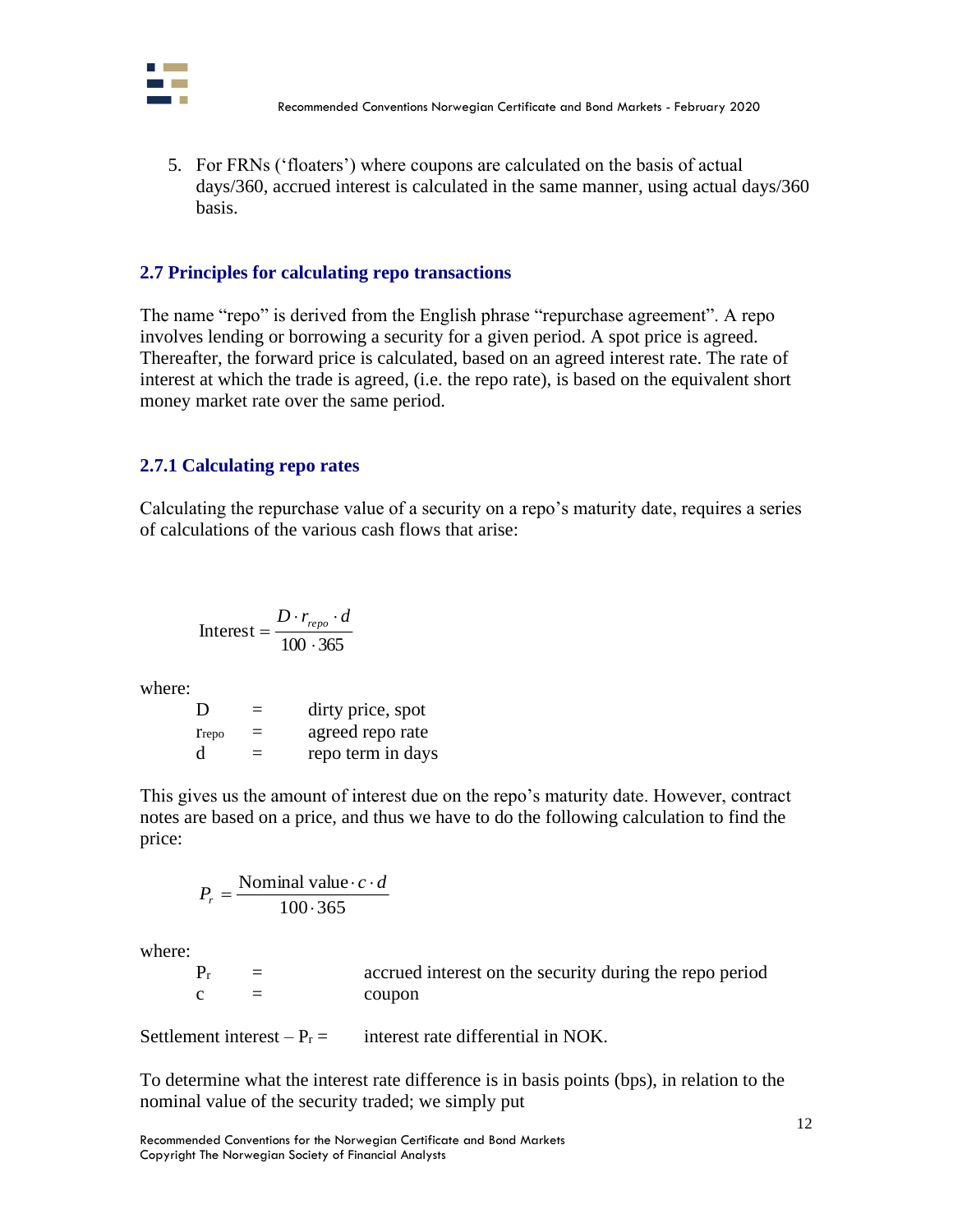

Interest rate differential in bps  $=$   $\frac{\text{spread (in NOK)}\cdot 100}{\text{Total }N}$ Nominal value

which gives us:

Market price  $+$  interest rate differential in bps  $=$  closing price

## **2.7.2 Treatment of coupon payments due during a repo**

The agreed repo rate does not represent an interest rate that is actually paid, but it is used in order to calculate the repurchase price. In the repurchase price calculation, the repo rate used is based on the actual number of days (actual/365). In the event that the coupon falls due for payment during the term of the repo, it is assumed that the coupon is reinvested at the repo rate for the remainder of the period.

#### **Example 2: A repo transaction**

| Underlying security: NGB S468 (15 May 2009, 5.5%) |                                                                                                                                                                                                                                           |          |              |
|---------------------------------------------------|-------------------------------------------------------------------------------------------------------------------------------------------------------------------------------------------------------------------------------------------|----------|--------------|
| Reporate $=$ 3.60% p.a.                           | Repo term $= 31.05.00$ to $05.06.00$ (5 days)<br>Coupon = 5.50% p.a.<br>Maturity = 15.05.09<br>Yield = 6.175% (i.e. start price 95.45)<br>Principal $=$ NOK 50 million (nominal value)<br>Accrued int. $=$ 15.05.00 to 31.05.00 (16 days) |          |              |
|                                                   | Dirty price = $\frac{50,000,000 \cdot 95.45}{100} + \frac{50,000,000 \cdot 5.5 \cdot 16}{100 \cdot 365} = 47,845,547.95$                                                                                                                  |          |              |
| Reporate in NOK                                   | $=\frac{47,845,547.95\cdot3.6\cdot5}{100\cdot365}=$                                                                                                                                                                                       |          | 23,595.06    |
| Accrued interest                                  | $=\frac{50,000,000 \cdot 5.5 \cdot 5}{100 \cdot 365}$ =                                                                                                                                                                                   |          | 37,671.23    |
|                                                   | Interest rate differential in NOK                                                                                                                                                                                                         | $=$      | $-14,076.17$ |
|                                                   | Interest rate differential in bps                                                                                                                                                                                                         | $\equiv$ | $-0.02185$   |
|                                                   | On lending securities, the price is (on 5 June 2000):                                                                                                                                                                                     |          | 95.4219      |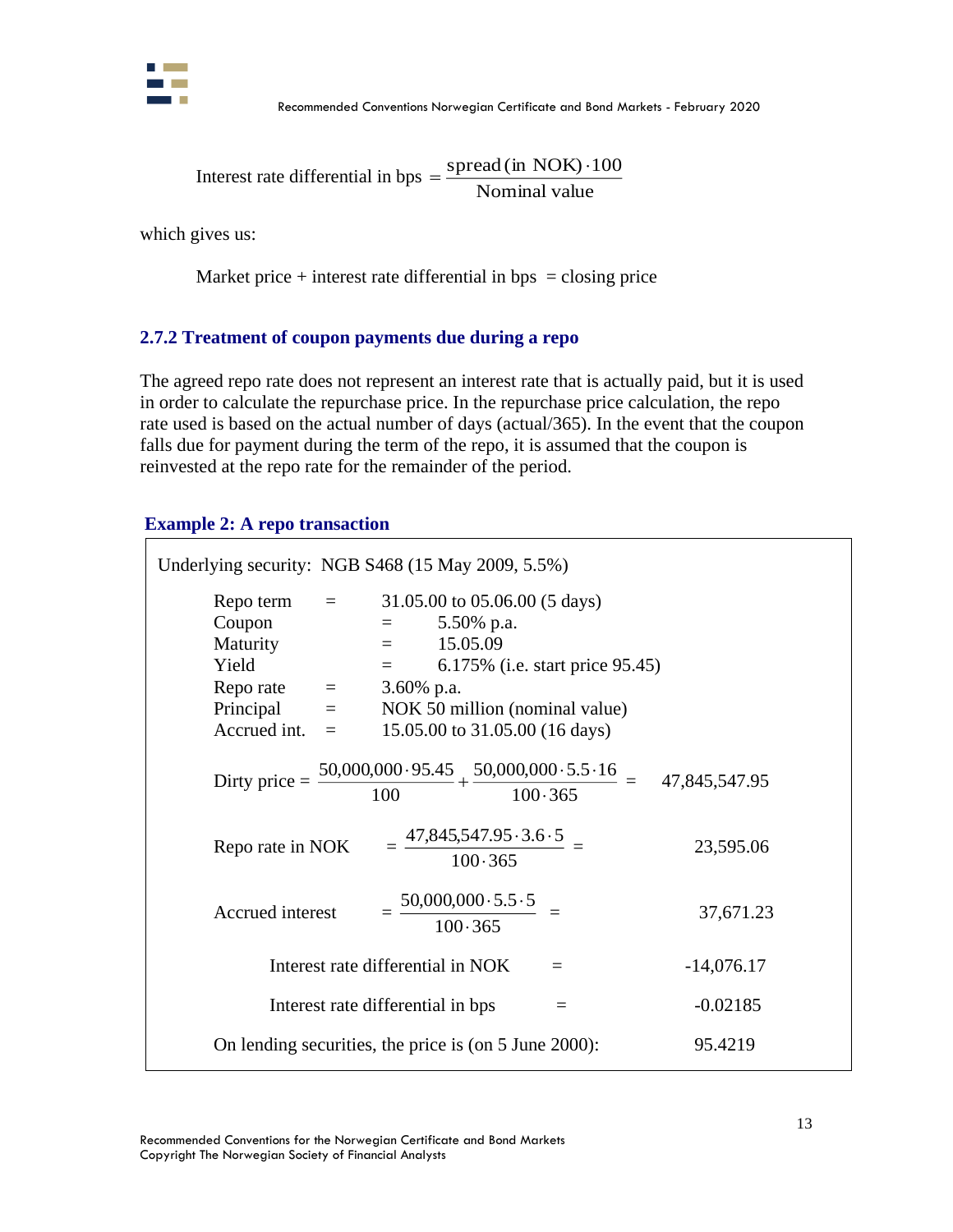

| <b>Security</b>                                             | <b>Modified</b>     | <b>Modified</b> | <b>Coupon payment Accrued</b> |                 |
|-------------------------------------------------------------|---------------------|-----------------|-------------------------------|-----------------|
|                                                             | payment date amount |                 |                               | <i>interest</i> |
| Deposits / Repos                                            | Yes                 | Yes             | Actual/365                    | Actual/365      |
| Unlisted<br>Certificates                                    | Yes                 | Yes             | Actual/365                    | Actual/365      |
| <b>Listed Private</b><br>Certificates                       | Yes                 | Yes             | Actual/365                    | Actual/365      |
| <b>Listed Treasury</b><br><b>Bills</b>                      | Yes                 | Zero coupon     | Zero coupon                   | Zero coupon     |
| <b>Bonds</b><br>(Maurity/interest<br>reset date $<$ 1 year) | No                  | N <sub>o</sub>  | 30/360<br>(not modified)      | Actual/365      |
| Floating Rate Notes  Yes<br>(FRN)                           |                     | Yes             | Actual/360                    | Actual/360      |
| <b>B</b> onds<br>$M$ aturity > 1 year)                      | N <sub>0</sub>      | N <sub>o</sub>  | 30/360<br>(not modified)      | Actual/365      |

#### <span id="page-13-0"></span>**2.8 Treatment of coupons that theoretically are paid on non-banking days**

Normal price calculation of fixed rate bonds does not take into account that the actual coupon payment date varies from the theoretical (calculated) coupon date (i.e. there are no 'true-yield' calculations). In general, payment is made on the first following banking day. That is, a coupon that in theory should have been paid on a Saturday is paid on the first following banking day, usually a Monday. In other words, neither the payment date (not modified) nor the amount (fixed amount) is adjusted. The opposite is the case for Floating Rate Notes.

These factors do affect, to a certain degree, quoted bond yields where the actual cash flow differs from the theoretical. The idea behind a repo agreement is that an investment or funding transaction can be done at the repo rate, with the underlying security as collateral. Hence coupon payments are to be reinvested or discounted based on the actual payment date.

However, in a loan agreement, the choice of interest rate convention is optional.

The problem should not apply to transactions in certificates.

## <span id="page-13-1"></span>**2.9 Settlement during the ex-coupon period**

For issues in which the original term to maturity is more than 12 months, the ex-coupon period starts 1 banking day prior to the interest payment date. The ex-coupon amount is also calculated for the last period before final maturity. For trades executed during this period, the accrued interest will be negative.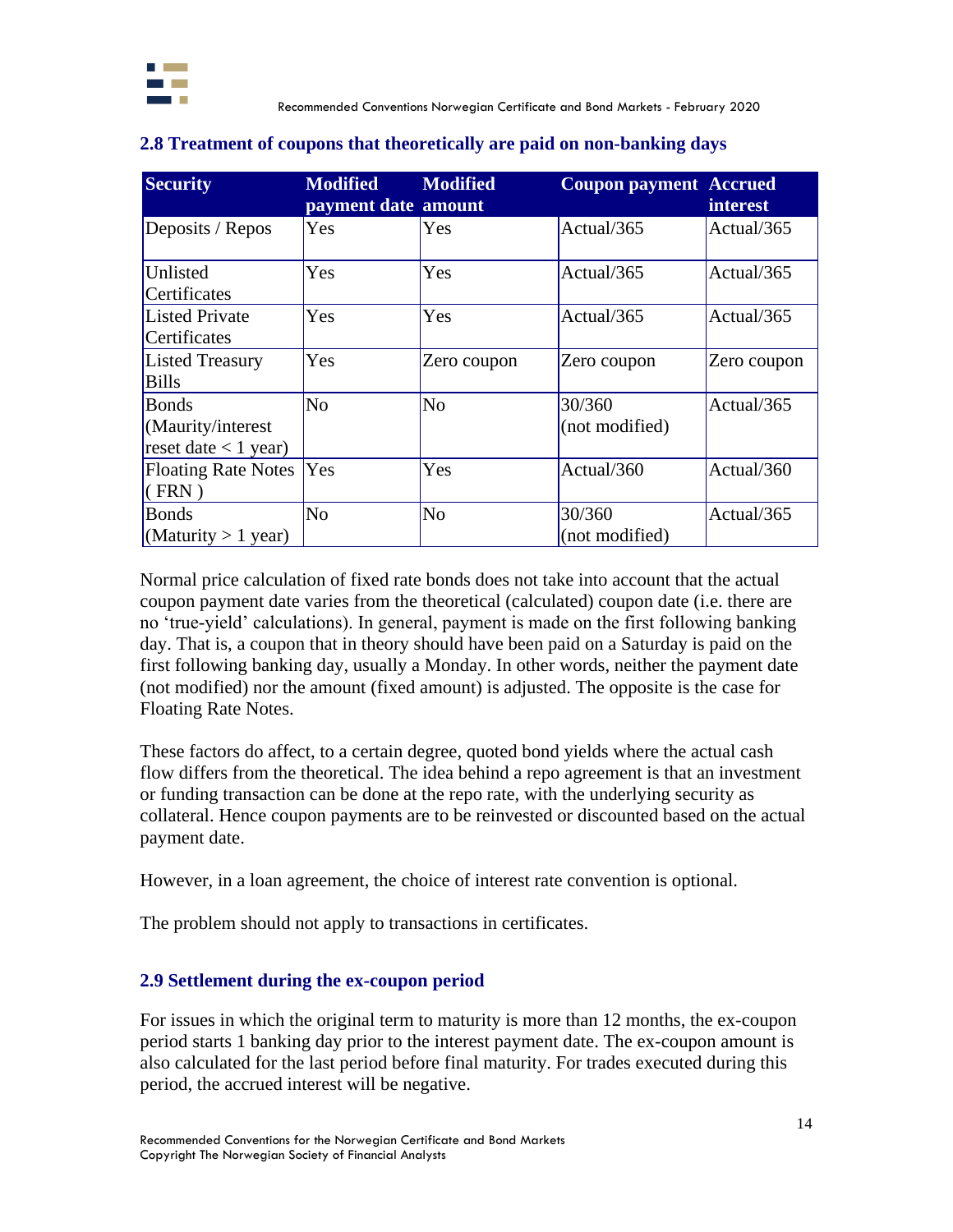

Recommended Conventions Norwegian Certificate and Bond Markets - February 2020

$$
I = C \cdot \frac{-t_2}{365}
$$

where:

| $\mathsf{C}$ | $=$      | coupon interest in per cent p.a.                               |
|--------------|----------|----------------------------------------------------------------|
| t2.          | $\equiv$ | actual number of calendar days between settlement date and the |
|              |          | next interest payment date                                     |

After amending the convention in April 2015, record date for coupon payments are the same for both bonds having original term to maturity of more than 12 months and certificates.

# <span id="page-14-0"></span>**3 CALENDAR CONVENTIONS**

## <span id="page-14-1"></span>**3.1 28 February and coupon payments**

Coupon payments for fixed rate bonds are made on the basis of whole months (30/360 not modified), and the amount is identical each time. In the event that the coupon date is 28 February, the coupon payment is usually made for the whole number of months

after the previous coupon payment. This also applies in leap years, unless otherwise agreed in the loan agreement. Fixed rate bonds would not normally have an interest payment due on 29 February.

In the case of fixed rate bonds with semi-annual payments, the interest payment date is usually on the same calendar day in the respective months. If the interest payment dates are on different calendar dates, then the loan agreement shall include precise details concerning the calculation and size of each payment.

## <span id="page-14-2"></span>**3.2 End of month conventions for FRNs**

As a general principle, use of the 'modified following business day' is recommended for FRNs, as this is the principle used for NIBOR. If the payment date is not a banking day, the modified following business day convention implies that the payment date is moved to the first following banking day. However, if this action results in the date being moved to a different month, the payment date is moved to the first banking day prior to the original payment date.

Alternatively, the 'following business day' principle can be used. In this case, it is acceptable to move the payment date to the following calendar month.

The choice of principle shall be clearly specified in both the loan agreement and the loan description document.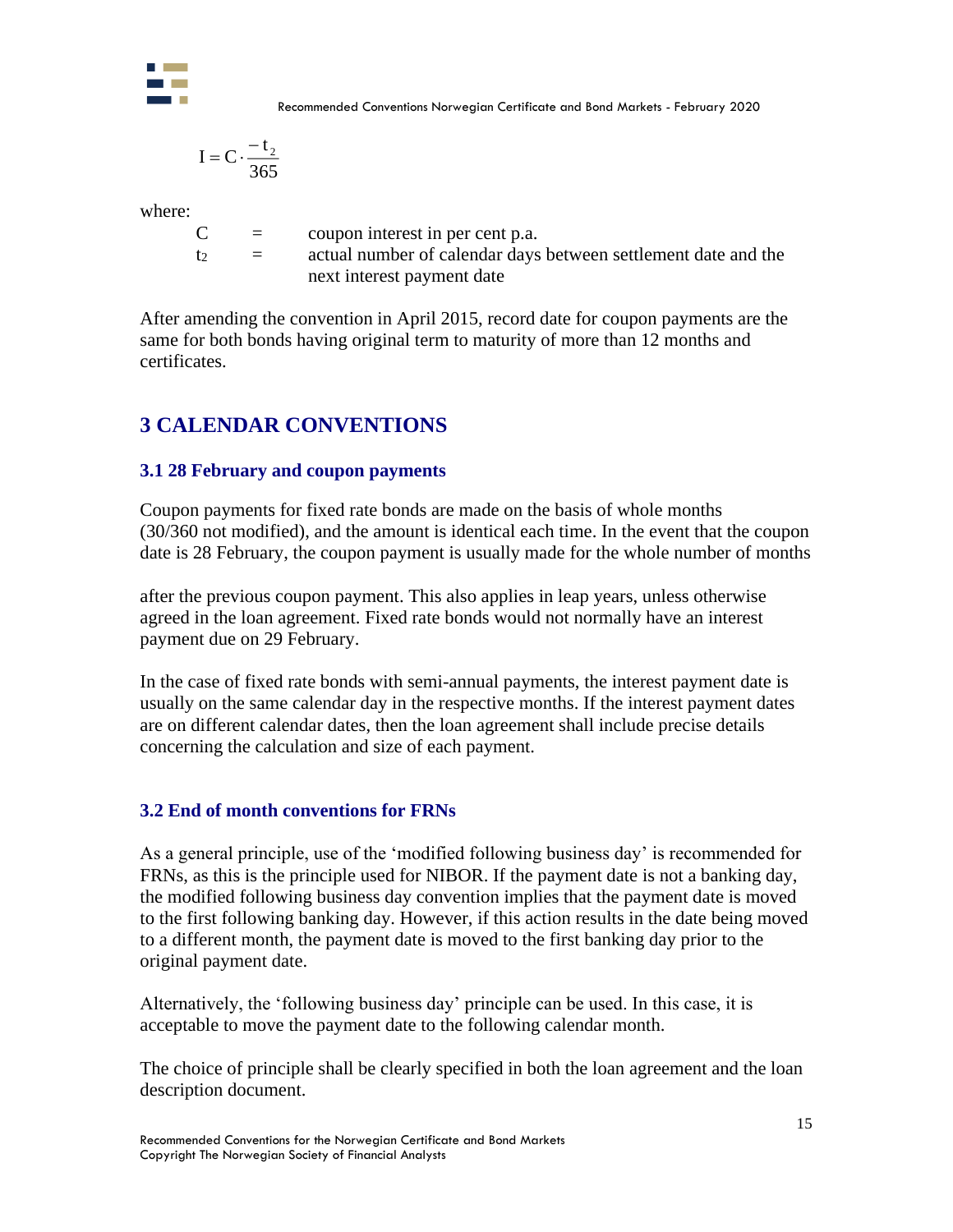

### <span id="page-15-0"></span>**3.3 End of month conventions for fixed rate bonds**

Payments/value dating for fixed rate bonds are made on the interest payment date. If this falls on a non-banking day, payment is made on the following banking day regardless of whether this is the following month or not. Even though the coupon date is moved, bondholders will not receive any compensation (30/360 not modified).

## <span id="page-15-1"></span>**4 TRADING CONVENTIONS**

### <span id="page-15-2"></span>**4.1 Settlement days**

Bonds and certificates are traded with settlement 2 trading days after the trade date. A business day will normally be a banking day, and vice versa. Exception is New Year's Eve, which is a banking day, but not trading (business) day. Deviating settlement cycle may be agreed upon.

The final settlement day for a bond or certificate is 2 banking days prior to redemption. This is also the last possible date for increasing the issue.

### <span id="page-15-3"></span>**4.2 Settlement routines in the event of non-delivery**

*The underlying principle is that Norwegian law applies.* In practice, a situation in which one of the parties to a trade fails to deliver (cash or securities) is corrected by completing settlement as soon as practically possible, as the parties are under an obligation to, and normally want to complete the transaction.

### **4.2.1 In the event that the seller is unable to deliver the securities**

General practice has been to delay settlement by one day. The buyer pays the same agreed trade price, the following banking day. As a result, the repo rate is zero, and involves a considerable economic penalty for the seller who is not necessarily the offending party.

Hence, the NFF makes the following recommendation: settlement is delayed by one business day. The buyer and seller agree on a compensation interest (i.e. a new repo rate) for the day in question, and a new price is calculated.

### **4.2.2 Should the buyer have insufficient funds**

In the event that the buyer has insufficient funds: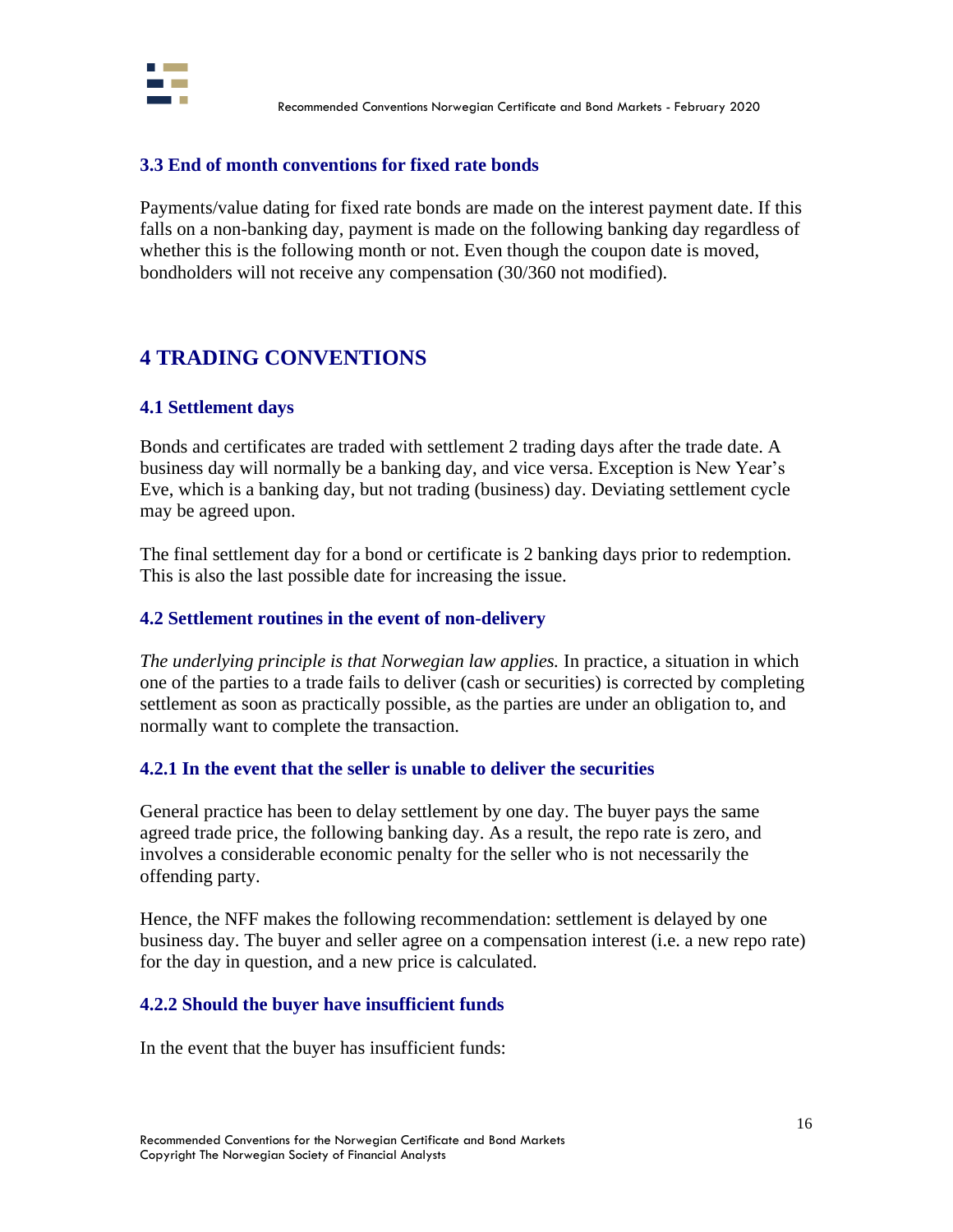

NFF recommends that settlement be postponed by one banking day. The buyer and seller agree on a compensation interest (i.e. a new repo rate) for the day in question, and a new price is calculated.

In both cases, the party who does not receive delivery, be it cash or securities, may demand penalty interest from the party causing non-delivery, in order to cover e.g. direct costs arising from the failed trade (such as settlement of other trades failing as a result of the non-delivery of securities from the first trade).

## <span id="page-16-0"></span>**4.3 Put/call – period of notice**

|                  | <b>Type of security</b> Put/call period of notice            |
|------------------|--------------------------------------------------------------|
| Fixed rate loans | 15/30 banking days are normal                                |
| <b>FRNs</b>      | 15 banking days normal put notice. Calls are unusual, except |
|                  | in the case of subordinated loans.                           |
| Certificates     | None                                                         |

For issues with a callable step-up interest rate, confer the loan agreement.

## **4.4 Security number, ISIN – number and ticker symbol**

Almost all certificates and bonds traded in the Norwegian market are registered in the Norwegian Registry of Securities (VPS). Each security is then assigned an ISIN number (International Securities Identification Numbering System). ISIN comprises the following parts:

- a. A prefix of two letters, indicating the national code (NO for Norway).
- b. The basis number, comprising 9 characters, either letters or digits. Norway uses digits only. If the security number of any given country has less than 9 characters, a sufficient number of zeros are added in front of the security number to complete the nine characters. Until 1 January 1999, the security number comprised 6 figures (then called Verdipapirnummer, VPnr), and was issued systematically, according to issuer. After that date, the basis number comprises 7 figures, allotted consecutively. According to this, security numbers allotted prior to 1999, start with three zeros. Security numbers allotted after 1999 start with two zeros.
- c. A control digit, calculated with the help of a formula known as modulus 10, 'Double-Add-Double'. In calculating the control digit, both the prefix and the basis numbers are used.

For further information concerning ISIN, see ISO  $6166:1994$  (E)  $5<sup>th</sup>$  edition 1994.

In addition, all issues listed on Oslo Børs or Nordic ABM are allotted a ticker by Oslo Børs. The tickers consists of 2 or more parts, a letter combination that refers to the issuer and a combination of figures that refers to the issue. In addition, the ticker may contain a